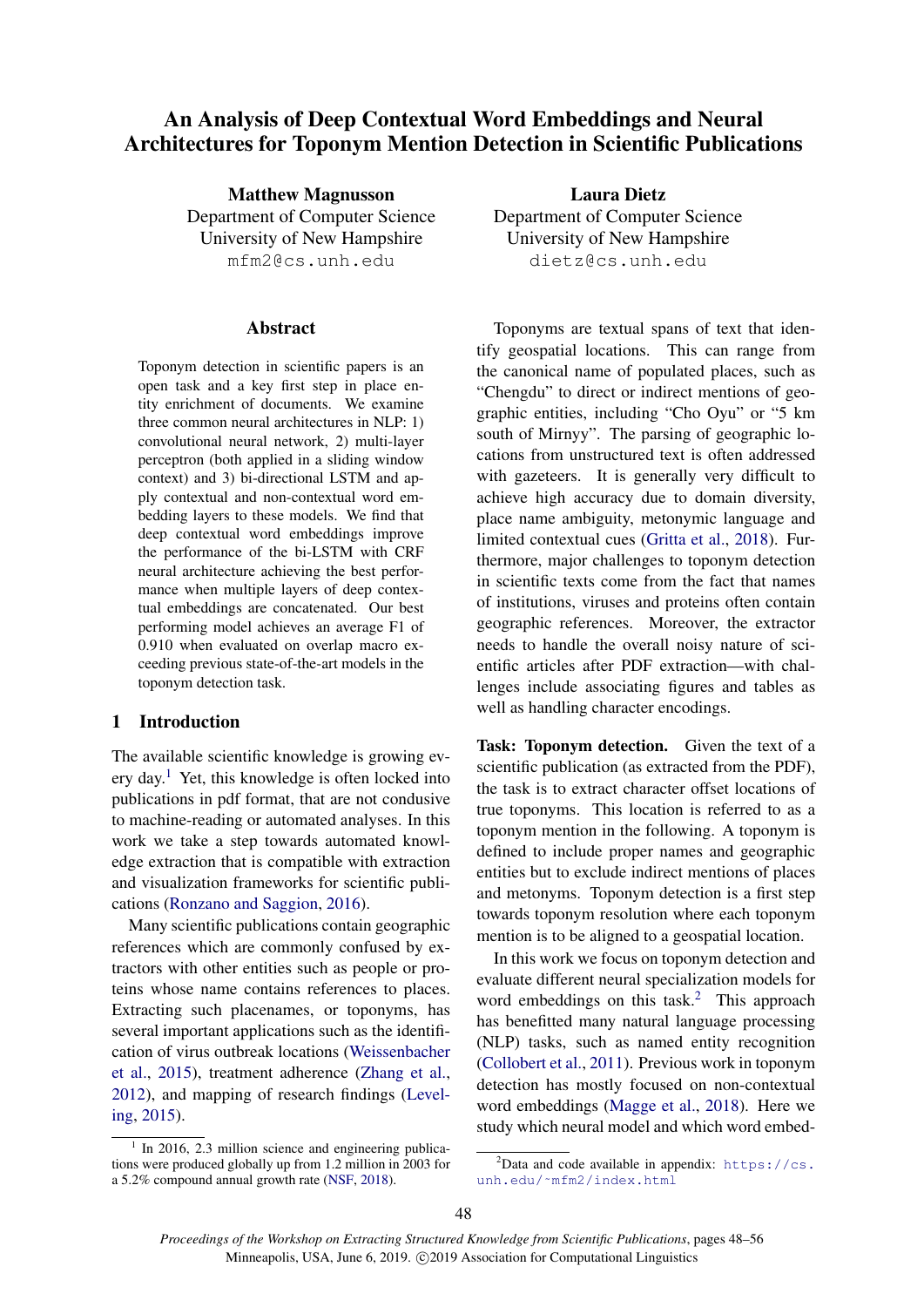ding types are best suited for the detection of toponyms in scientific publications. We also demonstrate the benefits of neural architectures in comparison to Tagme, a state-of-the-art entity linker, from which we isolate toponym spots based on DBpedia categories.

The contribution of our work lies in answering the following research questions in regards to the task of toponym detection in scientific papers:

- RQ1 Independent of the neural model architecture for specialization, which embedding demonstrates better performance: A taskindependent deep contextual embeddings or a non-contextual embedding trained on a scientific-domain specific corpus?
- RQ2 Given an optimal embedding, which neural specialization architecture is optimal for the task?
- RQ3 Given an optimal word embedding and neural architecture, what are the performance impacts of different combinations of the embedding and the classifier?

Our findings show that the best performance on toponym detection is achieved by deep contextual embeddings (even though trained on a nonscientific corpus) when using bidirectional LSTMs with CRFs as the specialization architecture [\(Pe](#page-8-3)[ters et al.,](#page-8-3) [2018\)](#page-8-3), while concatenating the layers of the embeddings. However, other deep contextual configurations including weighted average, and single layer selection also yield similar average performance. We also find that handcrafted orthographic features did not impact bi-LSTM model performance, but did positively impact MLP and negatively impacted CNN.

Outline. In Section [2](#page-1-0) we discuss related work. Section [3](#page-1-1) explains the neural models types included in our analysis and discusses word embedding types. In Section [4,](#page-2-0) we provide details on the approaches examined in our study. In Section [5](#page-4-0) we discuss the data, metrics, and results obtained. We finish with a conclusion about the research questions posed.

# <span id="page-1-0"></span>2 Related Work

There is significant work in the area of toponym detection [\(Matsuda et al.,](#page-7-5) [2015;](#page-7-5) [Lieberman et al.,](#page-7-6)

[2010\)](#page-7-6) and the closely related fields of named entity recognition [\(Li et al.,](#page-7-7) [2018\)](#page-7-7) and entity mention detection [\(Shen et al.,](#page-8-4) [2015\)](#page-8-4) with many different approaches. State-of-the-art named entity detection models have historically employed a combination of hand-crafted features, rules, natural language processing, string-pattern matching, and domain knowledge using supervised learning on relatively-small manually annotated corpora [\(Piskorski and Yangarber,](#page-8-5) [2013\)](#page-8-5). A common approach to toponym detection has been to utilize place name gazetteers which are directories of geographic names and their corresponding geolocations to perform string matching of place names in text [\(Lieberman et al.,](#page-7-6) [2010\)](#page-7-6).

Contemporary approaches in entity detection have included conditional random fields (CRF) [\(Lafferty et al.,](#page-7-8) [2001\)](#page-7-8) and neural-based architectures. [\(Collobert et al.,](#page-7-3) [2011\)](#page-7-3) propose a windowbased, multi-layer, dense feed-forward neural architecture using word embeddings concatenated with orthographic features and a gazetteer as an input layer with a hard Tanh output layer for superior performance on a standard NER task. [Huang et al.](#page-7-9) [\(2015\)](#page-7-9) utilise a bi-directional LSTM with a sequential conditional random layer using a gazetteer and Senna word embeddings to obtain superior performance. [Magge et al.](#page-7-4) [\(2018\)](#page-7-4) achieves state-of-the-art results in toponym detection by utilizing a window-based deep neural network, word embeddings trained on a domainspecific corpus, orthographic features, and a gazetteer.

# <span id="page-1-1"></span>3 Background

We briefly recap the background of several methods we include in our study.

#### 3.1 Neural Models

Many neural approaches to natural language applications make use of in input layer that consists of tokenized text mapped to a pre-trained word embedding matrix. One common neural architecture is the deep multi-layer perceptron (MLP) which is a densely connected feed forward network with multiple layers. One or more layers of densely connected neurons are combined allowing for complex function approximation. Another common architecture, the convolutional neural network (CNN), uses mathematical cross-correlation to reduce the number of free parameters in deep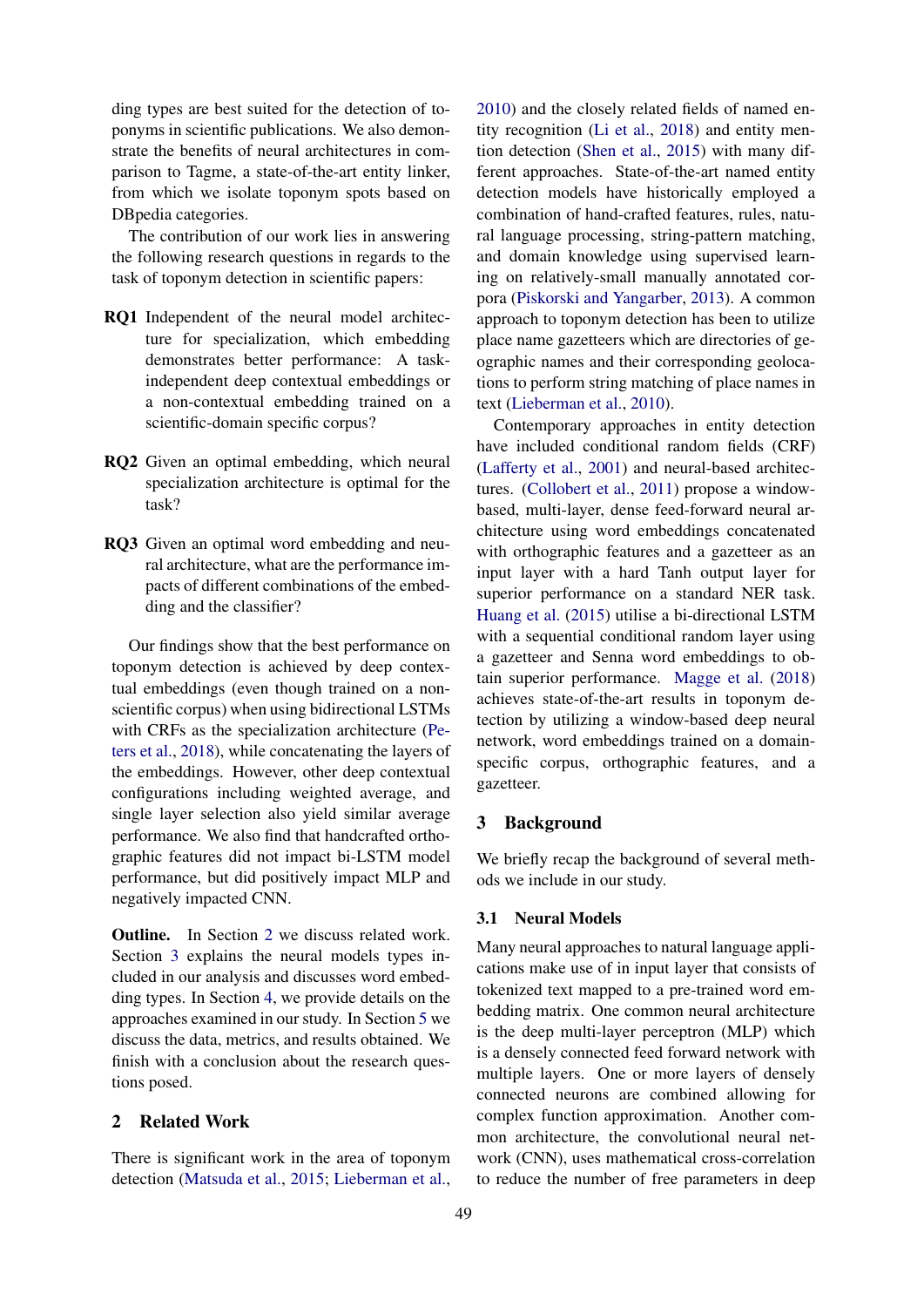models. Pooling layers can be used to combine the output of specific sets of neurons in one layer to a single neuron in a subsequent layer.

Recently, more approaches incorporate a recurrent neural network (RNN) architecture which contrasts with MLP or CNN by using internal state in subsequent processing of input sequences. A bi-LSTM is a variant of a recurrent neural network that processes sequences of input in both directions with a hidden state shared between each "step" of the sequence processing. Many deep models contain mixtures in different layers of these three architecture types.

#### 3.2 Word Embeddings

A word embedding is a popular approach for representing text using a dense vector representation. This contrasts with traditional bag-of-word model encodings where high dimensional one-hot vectors are used to represent each words. A drawback of the bag-of-words approach is that the semantic similarity between words is lost, while dense embeddings have been shown to exhibit semantic similarity with linear relationships [\(Turney and](#page-8-6) [Pantel,](#page-8-6) [2010\)](#page-8-6).

Pre-trained embedding models can be applied as the input layer of a neural model which is then specialized for the task at hand. [Mikolov et al.](#page-8-7) [\(2013\)](#page-8-7) brought the concept of word embeddings to the forefront of natural language research with the continuous skip-gram word2vec model. This method utilizes a feedforward neural net to create a language model. The dense continuous vector representation of words in these models demonstrate superior performance on semantic word relationship tests relative to sparse term vectors. A limitation of feedforward language models including word2vec is that they are non-contextual which means that all senses of a word are merged into one dense vector.

[Peters et al.](#page-8-3) [\(2018\)](#page-8-3) propose a deep neural model (ELMo) that generates contextual word embeddings which are able to model both language and semantics of word use. ELMo embeddings assign a representation to a token as a function of the entire input token sequence. [Devlin et al.](#page-7-10) [\(2018\)](#page-7-10) introduce a pre-trained language model transformer architecture called BERT that is jointly conditioned on left and right context in all layers. The model can be fine-tuned or deep contextual embeddings can be extracted from the model layers.

### <span id="page-2-0"></span>4 Approach

We study three different neural approaches for toponym detection: 1) sliding windows convolutional neural networks, 2) sliding window multilayer perceptrons, and 3) bi-LSTM. Both contextual and non-contextual word embeddings are used and enriched with a limited number of handcrafted features. We run 5 trials for each configuration. Deep embedding variants in the analysis are: first, middle (mid), and last layer; layer concatenation (concat); weighted-average (w-avg); softmax classifier (soft) and no orthographic features (no-ortho).

We study the effects on the performance, when choosing a particular embedding (4.1) in a specialization architecture (4.3), with or without hand crafted features (4.2). The remainder of this section lays out the options we included in our study.

#### 4.1 Embeddings

ELMo: We use deep contextual embeddings from ELMo embeddings [\(Peters et al.,](#page-8-3) [2018\)](#page-8-3) which represent learned functions of the internal states of a deep bidirectional language model that has been pre-trained on the 1B Word Benchmark [\(Chelba](#page-7-11) [et al.,](#page-7-11) [2013\)](#page-7-11). In Table [2](#page-5-0) ELMo embeddings are abbreviated as EL.

BERT: We use deep contextual embeddings generated by extracting the three uppermost layers of the model [\(Devlin et al.,](#page-7-10) [2018\)](#page-7-10) using the pre-trained BERT-Base 12-layer Cased model.<sup>[3](#page-2-1)</sup> The BERT model uses WordPiece embeddings [\(Wu](#page-8-8) [et al.,](#page-8-8) [2016\)](#page-8-8) with a 30,000 token vocabulary. We use the WordPiece embedding corresponding to the input source token and concatenate the three upper layers of the model.

w2v: The scientific-domain specific noncontextual word embeddings are provided by [Pyysalo et al.](#page-8-9) [\(2013\)](#page-8-9) which are generated from Wikipedia, PubMed, and PMC texts using the word2vec tool. They are 200-dimensional vectors trained using the skip-gram model.

For the MLP model an input embedding is generated by concatenating the ELMo vectors with the one-hot encoding of orthographic features and an additional binary encoding indicating if the token was contained within the set of gazetteer tokens. The CNN is not enhanced with either orthographic or gazetteer tokens. The bi-LSTM embedding is only enhanced with orthographic features.

<span id="page-2-1"></span><sup>3</sup> https://github.com/google-research/bert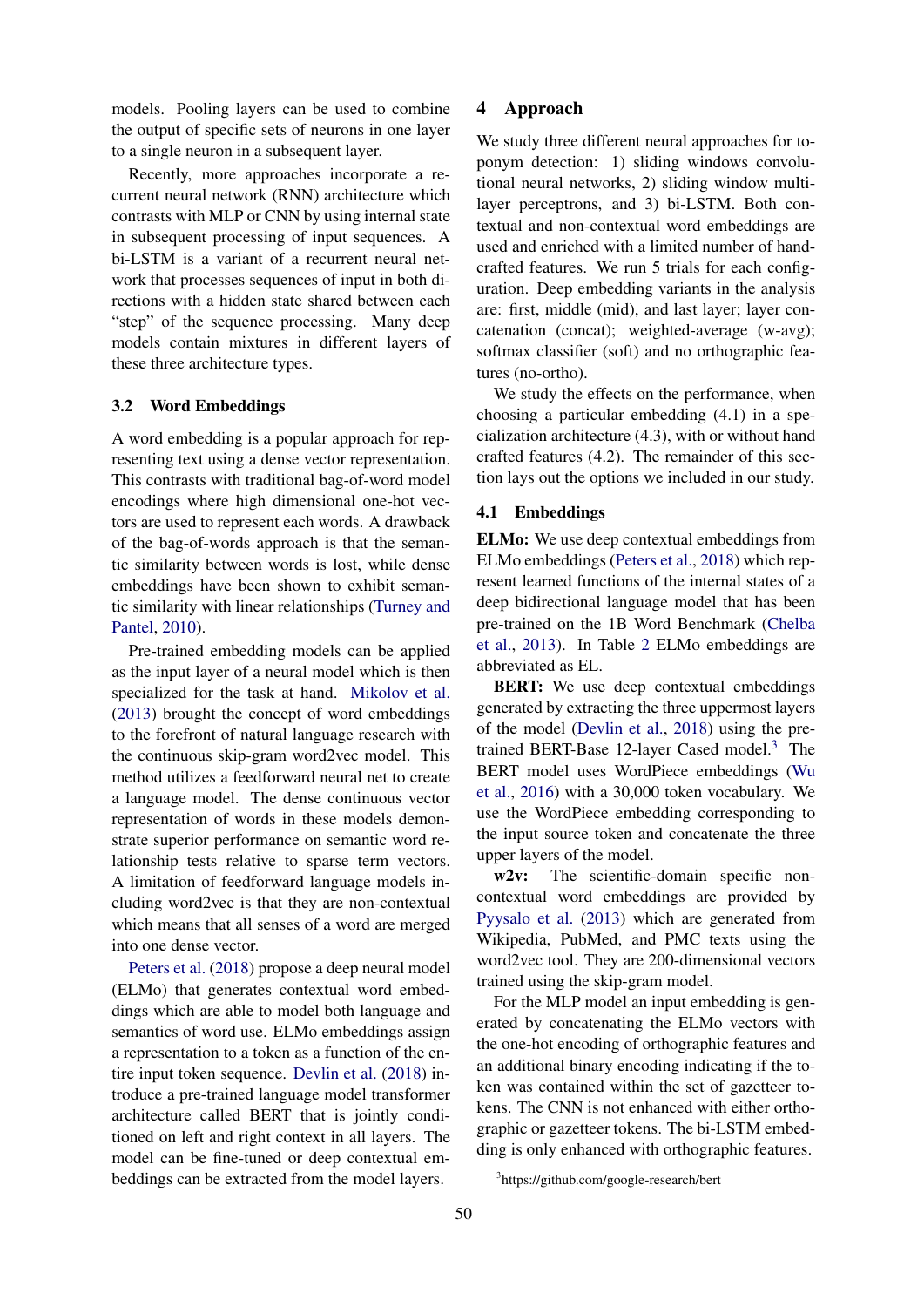#### 4.2 Hand-crafted Features

Neural network based approaches have been shown to achieve strong results without the use of hand-crafted features, however, in many cases, hand-crafted features can boost model performance. We use two sets of hand-crafted features that frequently appear in the literature to increase performance in named entity recognition. In both sets of features, their inclusion did benefit performance.

Orthographic Features: a one hot encoding is assigned to each token based on its orthographic structure including presence of digits, alphabetic characters, and upper case characters. The orthographic features assist the model for managing out of vocabulary tokens.

Gazeteer Features: a set of toponynm tokens is generated from the GeoNames entries.[4](#page-3-0) For example, for the entry in Geonames, "Gulf of Mexico", the tokens "Gulf", "of", and "Mexico" are added to the toponym set. This approach does include stop words such as "of". The impact of excluding stop words was not examined. This is used as a binary feature for the presence of the parsed token in the constructed Geonames token set. An indicator of inclusion in a gazetteer is a common feature in toponym detection models. Our study shows that this approach yields a small improvement in the MLP model performance.

### 4.3 Specialization Architectures

MLP: We use a sliding window multi-layer perceptron model with w2v and ELMo embeddings. A sliding window (size  $= 5$ ) is applied to each tokenized sentence using the corresponding embeddings. The input layer is connected to two fully connected layers with 128 hidden units each and relu activation. The output layer uses a sigmoid with a binary output to indicate if the token is part of a toponym. MLP-EL-max is the maximum run by macro overlap F1 when using ELMo embeddings with orthographic features and gazetter indicator. MLP-w2v-max is the same model only differing by using the w2v embedding.

CNN: We use a sliding window convolutional neural network using w2v and ELMo embeddings. A sliding window (size  $= 5$ ) is applied to each tokenized sentence using the corresponding embeddings. The input layer is two 1d convolutional layers with filter sizes of 250 and a kernel size

of 3. A global 1-d max pooling layer follows the convolutional layers. Two fully connected layers with 100 hidden units each and relu activation follow max pooling. A sigmoid function is applied in output layer to indicate if the token is part of a toponym. CNN-EL-max is the maximum run by macro overlap F1 when using ELMo embeddings with gazetter indicator. CNN-w2v-max is the same model only differing by using the w2v embedding.

Bi-LSTM with CRF: The implementation used is based on the approach develped by [Lample](#page-7-12) [et al.](#page-7-12) [\(2016\)](#page-7-12) using code adapted from [Reimers and](#page-8-10) [Gurevych](#page-8-10)  $(2017).<sup>5</sup>$  $(2017).<sup>5</sup>$  $(2017).<sup>5</sup>$  $(2017).<sup>5</sup>$  Input sentences for the model are generated in IOB representation for labeled toponyms in the training data. Each LSTM has a size of 100 and is trained with a dropout of 0.50. Character embeddings are generated using a convolutional neural network and the maximum character length is 50. We use the w2v, ELMo and BERT embeddings for token encoding. LSTMw2v uses w2v and orthographic features; LSTM-BERT uses BERT embeddings (top 3-layers concatenated) without orthographic features; LSTM-EL uses concatenated ELMo embeddings with orthographic features. LSTM-EL-concat-w2v is LSTM-EL embeddings concatenated with w2v.

#### 4.4 Baseline

The following two models are included as baselines in the evaluation.

MLP-Baseline-w2v: A sliding window multilayer perceptron as suggested by [Magge et al.](#page-7-4) [\(2018\)](#page-7-4). The system has a specific component for toponym detection using a two-layer feedforward neural network (200 hidden units per layer). The baseline features a sliding window (size = 5) over each sentence using the w2v embeddings for token encoding. The baseline did not include a gazetter-based lookup but did incorporate orthographic structure of the tokens.

TagMe: TagMe [\(Ferragina and Scaiella,](#page-7-13) [2010\)](#page-7-13) is a state-of-the-art entity linking tool that aligns spans in text to entities in Wikipedia snapshots of April, 2016. We filter entity links to include location entities only. Spots are included as toponyms if their linked Wikipedia entity is associated with a category that contains one of the words: place, capital, province, nations, countries, territories, territory, geography, or continent

<span id="page-3-0"></span><sup>4</sup> https://www.geonames.org/export/

<span id="page-3-1"></span><sup>5</sup> https://github.com/UKPLab/emnlp2017-bilstm-cnn-crf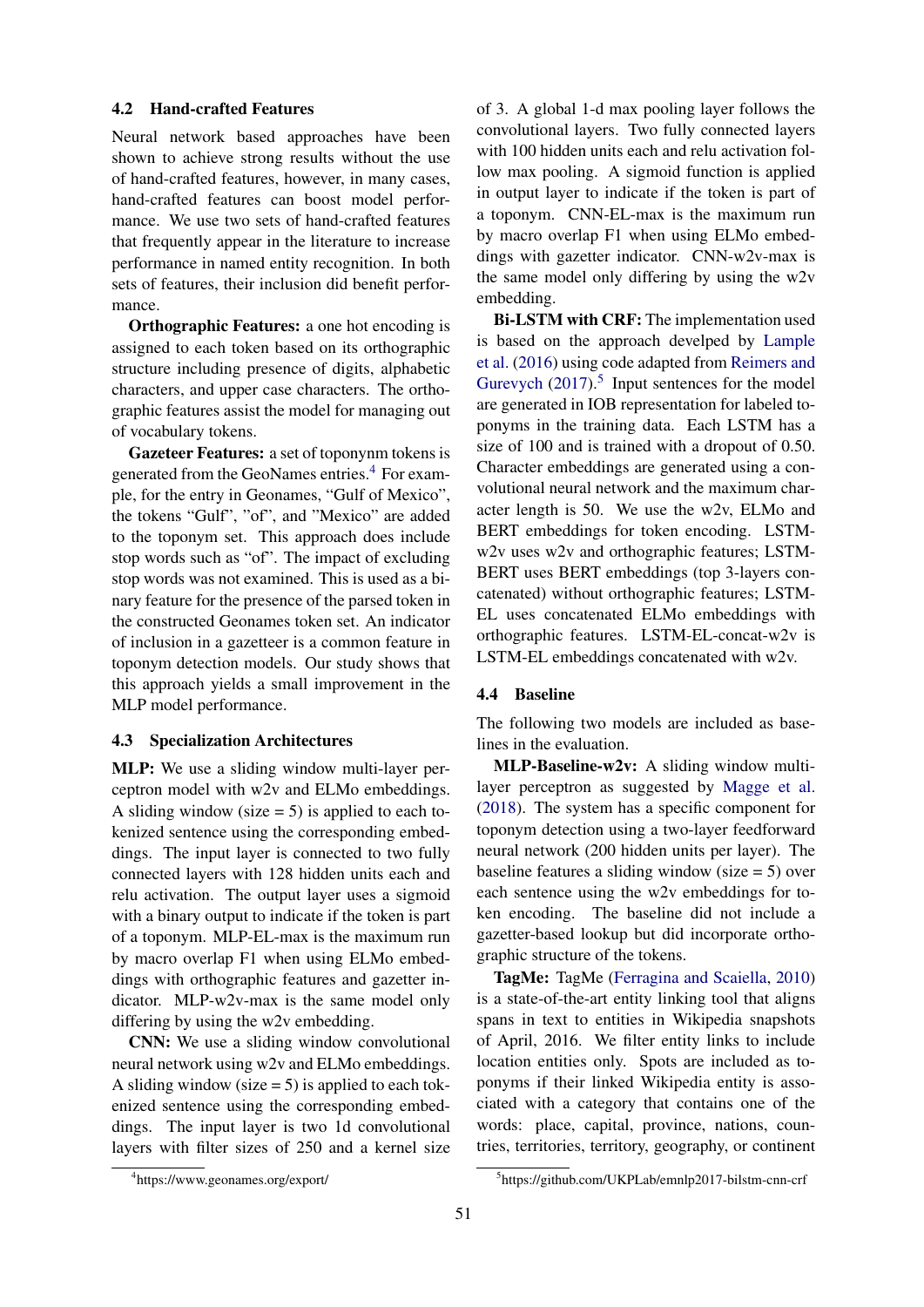<span id="page-4-2"></span>Table 1: Gold Standard Corpus Statistics.

|             | <b>Documents</b> | Tokens  | <b>Toponyms</b> |
|-------------|------------------|---------|-----------------|
| Train       | 72               | 396,668 | 3,637           |
| Valid       | 32               | 179,443 | 2,141           |
| <b>Test</b> | 45               | 253,159 | 4,616           |
| Total       | 149              | 829,720 | 10,394          |

(TagMe-Baseline). We also run a SVM classifier that takes all categories as phrases and words. It is using LibSVM with the c-SVC algorithm and a linear kernel. The regularizer (aka "C" parameter) is tuned on the tuning split to optimize F1 and the dataset is balanced before training and tuning (TagMe-SVM).

#### <span id="page-4-0"></span>5 Experiment Evaluation

In the following we describe our experimental evaluation using data and metrics from the SemEval Toponym resolution task.

#### 5.1 Data

The experimental evaluation is based on a dataset of 150 full texts of open access journal articles from PubMed Central (PMC) which is provided by [Davy Weissenbacher](#page-7-14)  $(2019).<sup>6</sup>$  $(2019).<sup>6</sup>$  $(2019).<sup>6</sup>$  $(2019).<sup>6</sup>$  To create the corpus, they convert PDF to text with the "pdfto-text" software and then manually annotate toponym spots using the Brat annotator 3. Table [1](#page-4-2) details statistics of this dataset.

The text documents are parsed from PDF files as many scientific articles are still not available in well-structured text formats such as XML and therefore annotators need to be adaptable to noisy inputs. The structure of the text demonstrates the challenge of using scientific text for toponym detection as the pdf-to-text conversion process results in text that introduces new line characters at non-sentence boundaries and exhibits hyphenation which splits tokens in the middle of the word. This complicates tokenization and sentence boundary detection. The pdf conversion process also injects header and footer text in the document which interrupts the flow of the documents. Tables and equations add additional noise to the text with irregular line lengths that can further complicate the extraction of toponym mentions from documents.

### 5.2 Metrics

Quality of predictions is evaluated in terms of precision, recall and F1-measure. The model is tuned on F1 with validation on the valid set and prediction on the test set.

The dataset comes with a recommendation for two variants of evaluation: strict boundaries and overlapping boundaries. In the strict evaluation, spots must match the exact span boundaries in the gold standard. In the overlapping evaluation, a match occurs when the spot span and gold standard span overlap.

Furthermore, two options for computing precision and recall are available handling spots quality per publication. In micro-averaging all spans across the corpus treated as one set on which precision and recall is calculated. In macro averaging precision, recall, and F1 are calculated on a per publication basis, and then the results are averaged.

Over all four the evaluations measures provide similar results, we only report results on the overlapping evaluation with macro-averaging. Because the average performance of the CNN and MLP were below the average performance demonstrated by bi-LSTM, we show the maximum value of CNN and MLP to highlight that even best obtained result is less than bi-LSTM.

#### 5.3 Results

The results are provided for precision (P), recall (P), and F1 for overlapping boundaries and macroaverages. Because of small errors in character offset alignment, the performance across all of the models for strict evaluation is slightly lower overall (omitted results will be available online).

Table [2](#page-5-0) provides the comparison of different architectures, embeddings, and baselines.

TagMe-SVM obtains the lowest performance of all measures with a F1 of 0.330. TagMe-Baseline achieves a F1 of 0.544 and is the only model not directly trained on the data. The TagMe-SVM has a recall that is similar to that of the CNN and MLP neural methods but with a severe degradation in precision.

The ELMo embeddings enhance the F1 performance of the bi-LSTM model but appear to have limited benefit to the other studied neural models. The convolutional network using the ELMo-based embeddings exhibits higher performance on the F1 score relative to MLP-ELMo.

<span id="page-4-1"></span><sup>6</sup> From the train data set, PMC4009295.txt was not included because of encoding issues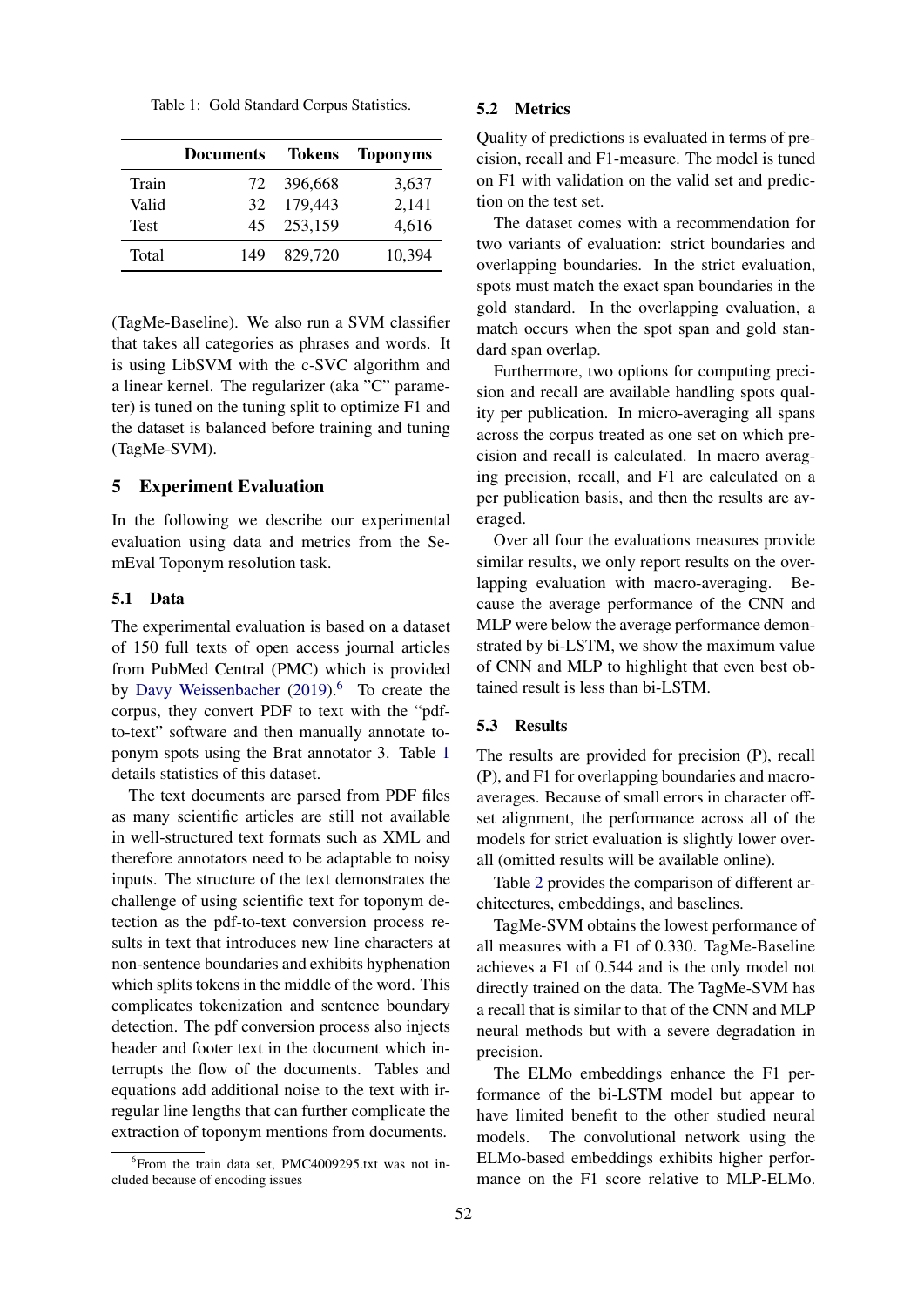The CNN exhibits higher precision with similar recall to other methods that are not bi-LSTM. Bi-LSTM with CRF outperforms the MLP and CNN models independent of the embedding type. The best average performance of the bi-LSTM model is achieved when the three ELMo embeddings were concatenated, obtaining 0.910 F1. When word2vec and averaged ELMo embeddings are concatenated, a similar average F1 is achieved (0.909), however this model has the highest average precision (0.909).

Table [3](#page-6-0) reports the results of different combinations of the ELMo embeddings based on bi-LSTM with CRF, the best performing neural model in our study. We also examine replacing the CRF classifier with a softmax when the ELMo embeddings are concatenated. The softmax classifier exhibits decreased performance with an F1 of 0.900. This indicates the importance of choosing the right classifier for the task in the bi-LSTM architecture.

We examine the effect of only using one of the three vectors provided in the ELMo embedding. In terms of average F1, the poorest performing layer is the first layer. The middle and last layer exhibit similar F1 performance. [Peters et al.](#page-8-3) [\(2018\)](#page-8-3) indicates that the lowest layer captures more syntactical information while the upper layers have a higher degree of semantic information, which may explain the performance difference in the layers.

Across all measures, the concatenation of all three ELMo vectors performed the best on average over any layer in isolation. Concatenating these three embeddings performs also slightly better than calculating an average or weighted average of the embeddings. This is based on a sample size of 5 for each measure evaluated.

Orthographic features yields an average absolute performance benefit of 2.4% in the tested MLP-w2v model. But somewhat surprisingly, causes a substantial degradation in CNN-w2v performance (-16.6% absolute). In bi-LSTM, the removal of orthographic features causes a very slight degradation in performance. This indicates that in MLP and CNN models, handcrafted features are a consideration, but may not be necessary in bi-LSTM models for toponym detection.

We also compare the performance between two contextual embeddings BERT and ELMo. Both contextual embeddings exhibit similar average F1 measures with BERT slightly underperforming ELMo. An explanatory factor could be that by

<span id="page-5-0"></span>Table 2: Comparison of different architectures and embeddings.

| Run                | P     | R     | F1    |
|--------------------|-------|-------|-------|
| TagMe-SVM          | 0.214 | 0.712 | 0.330 |
| TagMe-Baseline     | 0.449 | 0.692 | 0.544 |
| MLP-Baseline-w2y   | 0.864 | 0.797 | 0.829 |
| MLP-EL-max         | 0.886 | 0.798 | 0.840 |
| $CNN-w2v-max$      | 0.896 | 0.797 | 0.843 |
| CNN-EL-max         | 0.908 | 0.788 | 0.844 |
| $MI.P-w2v-max$     | 0.888 | 0.835 | 0.861 |
| $LSTM-w2v$         | 0.893 | 0.871 | 0.882 |
| <b>LSTM-BERT</b>   | 0.895 | 0.913 | 0.904 |
| LSTM-EL-concat-w2v | 0.909 | 0.910 | 0.909 |
| LSTM-EL-concat     | 0.904 | 0.916 | 0.910 |

only extracting the first WordPiece embedding per corresponding source token (based on the approach [\(Devlin et al.,](#page-7-10) [2018\)](#page-7-10) undertake for NER task) that information is being lost by not using all WordPiece tokens. We also use the Cased Based model, alternatively the uncased and/or Large models may yield better performance. From an implementation standpoint, the WordPiece tokenization is challenging for maintaining alignment in embedding layer composition approaches other than mapping source-to-head WordPiece token. The additional coding effort complicates the implementation of this approach.

For implementations using CNN or MLP, the results of this task did not indicate that the implementation of deep contextual embeddings yields superior performance. The appeal of noncontextual embeddings such as word2vec is their ease of implementation, which require only mapping a source token to its corresponding vector in a fixed vocabulary (or unknown if OOV). Deep contextual embeddings require mapping a token to a vector based on the "key" of its entire sentence. This is reasonable to implement but does require extra effort. The results of bi-LSTM clearly indicate that the additional performance may justify the additional implementation resources.

Figure [1](#page-6-1) illustrates the different variations applied to the bi-LSTM with ELMo embeddings after 5 runs for each variation. Using the first layer alone in the embedding appeared to have the most negative impact on performance. Either concatenation or weighted average appear to have the most consistent highest level of performance. This is consistent with [Peters et al.](#page-8-3) [\(2018\)](#page-8-3) that found that weighted average had the best performance on a NER task using ELMo embeddings and [De-](#page-7-10)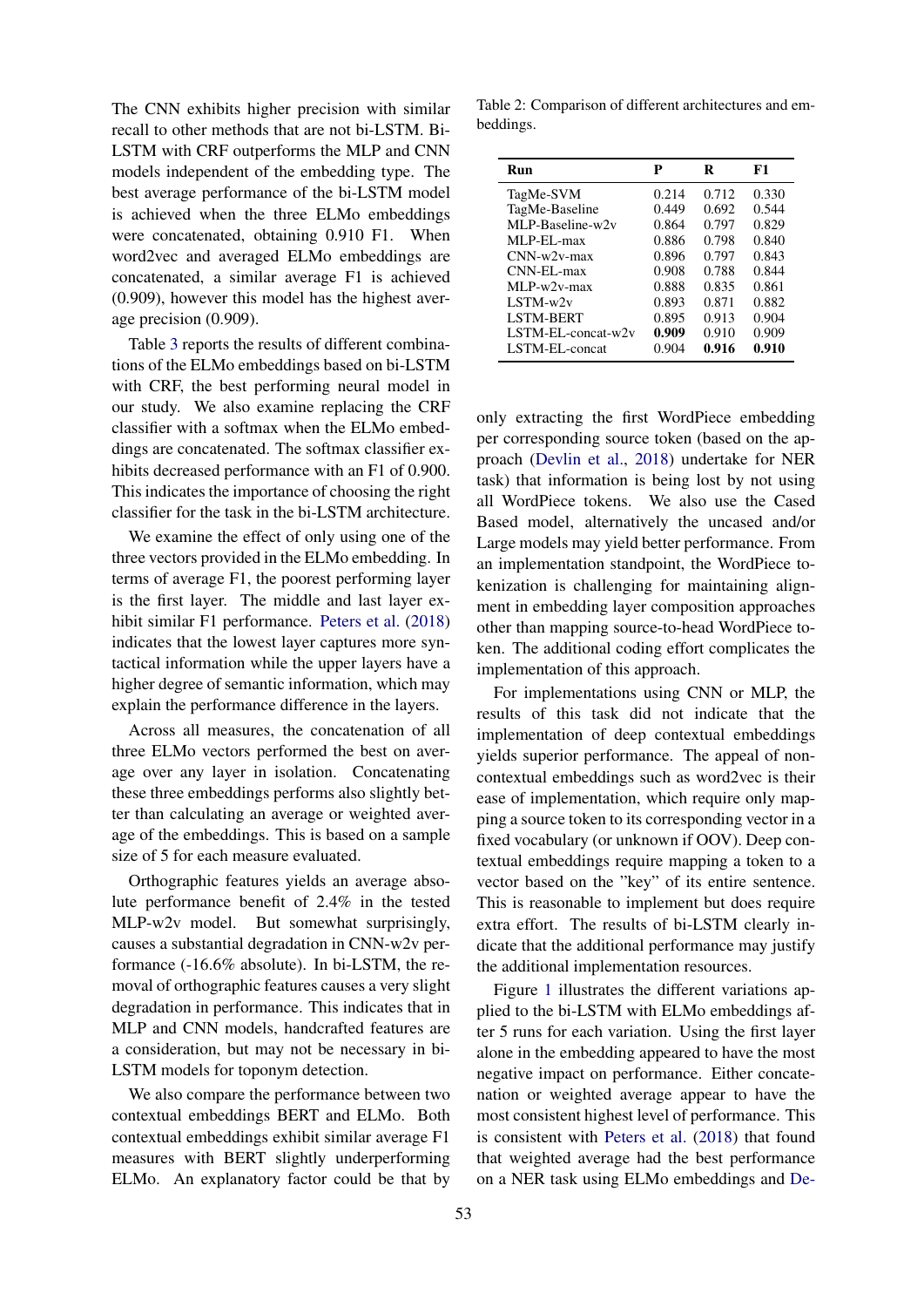<span id="page-6-0"></span>Table 3: Comparison of variations of bi-LSTM with ELMo embeddings.

| Run      | р     | R     | F1    |
|----------|-------|-------|-------|
| first    | 0.897 | 0.880 | 0.889 |
| soft     | 0.897 | 0.903 | 0.900 |
| avg      | 0.920 | 0.885 | 0.901 |
| last     | 0.896 | 0.912 | 0.904 |
| mid      | 0.908 | 0.903 | 0.905 |
| no-ortho | 0.904 | 0.911 | 0.907 |
| w-avg    | 0.907 | 0.911 | 0.909 |
| concat   | 0.904 | 0.916 | 0.910 |

<span id="page-6-1"></span>

Figure 1: Comparison of variations of bi-LSTM with ELMo embeddings.

[vlin et al.](#page-7-10) [\(2018\)](#page-7-10) that found that concatenation of deep contextual embeddings (BERT) had the best performance. So either appear to be an appropriate approach given they both possess the overriding characteristic of using all layers for representation. Averaging appears to inject more variablity into performance which limits its appeal. Using softmax instead of CRF as a classifier resulted in a slight decline in performance. This highlights the importance of having a quality classifier at the top layer of the bi-LSTM for structured prediction. The omission of orthographic characters may slightly impair performance, but this is not certain, as the highest score observed out of all trials is without orthographic features (0.916). This analysis also highlights the importance of multiple trials with testing neural models as relying on one trial may sert to under or over state the average performance of a hyperparameter.

### 5.4 Error Analysis

Figure [2](#page-6-2) illustrates a challenging passage of text in the corpus where none of the text should be annotated. The best performing model LSTM-ELconcat (highlighted in yellow) identifies "Britain"

<span id="page-6-2"></span>The generated coordinates were then linked by the University of Portsmouth's Great Britain Historical Geographic Information System (GIS) Project to the relevant historical area boundary using county administrative diagrams (22, 23). For the 40 postcodes from 1972 (1.6%) and the 1,101 addresses from 1950 (45.0%) that could not be matched by the SAHSU team, the Great Britain Historical GIS team employed manual methods of assignment (13)

Figure 2: False positives by Tagme-Baseline and LSTM-EL-concat.

<span id="page-6-3"></span>or A/Quail/Hong Kong/G1/97 (G1-like, H9N2). More importantly, some of their internal genes are closely related to those of novel H5N1 viruses isolated during the outbreak in Hong Kong in 2001.

Figure 3: False positive and false negative by Tagme-Baseline.

as a mention. While Great Britain is a place, in this context, it is highlighting a character span within an entity that is not a place. Tagme-Baseline correctly does not identify text in the prevously identified span but does incorrectly (highlighted in blue) identifies the character spans for "addresses" (a general concept not a specific location) and "Great Britain Historical GIS" (adjective for the "team" entity) as mentions. These are all examples of false positives for toponym detection.

Figure [3](#page-6-3) shows Tagme-Baseline incorrectly identifying "Hong Kong" (highlighted in yellow) as a mention (false postive) and failing to correctly identify the second "Hong Kong" (underlined) which is an annotated mention (false negative). LSTM-EL-concat correctly did not identify the first "Hong Kong" as a mention but did properly identify the second. The first "Hong Kong" mention is part of a virus name and while has a relationship to that place it is not meant to identify the place.

# 6 Conclusion

In this work, we study the benefits of different neural architecture for the specialization of pretrained embeddings for the task of toponym detection in scientific publications. We demonstrate superior results using neural models in comparison to a state-of-the-art entity linker. This indicates that general-purpose popular entity linking tools are not the optimum choice for the task. We also show that non-contextual yet domain-specific word embeddings underperform compared to deep contextual embeddings trained on a general largescale corpus for state-of-art bi-LSTM models. We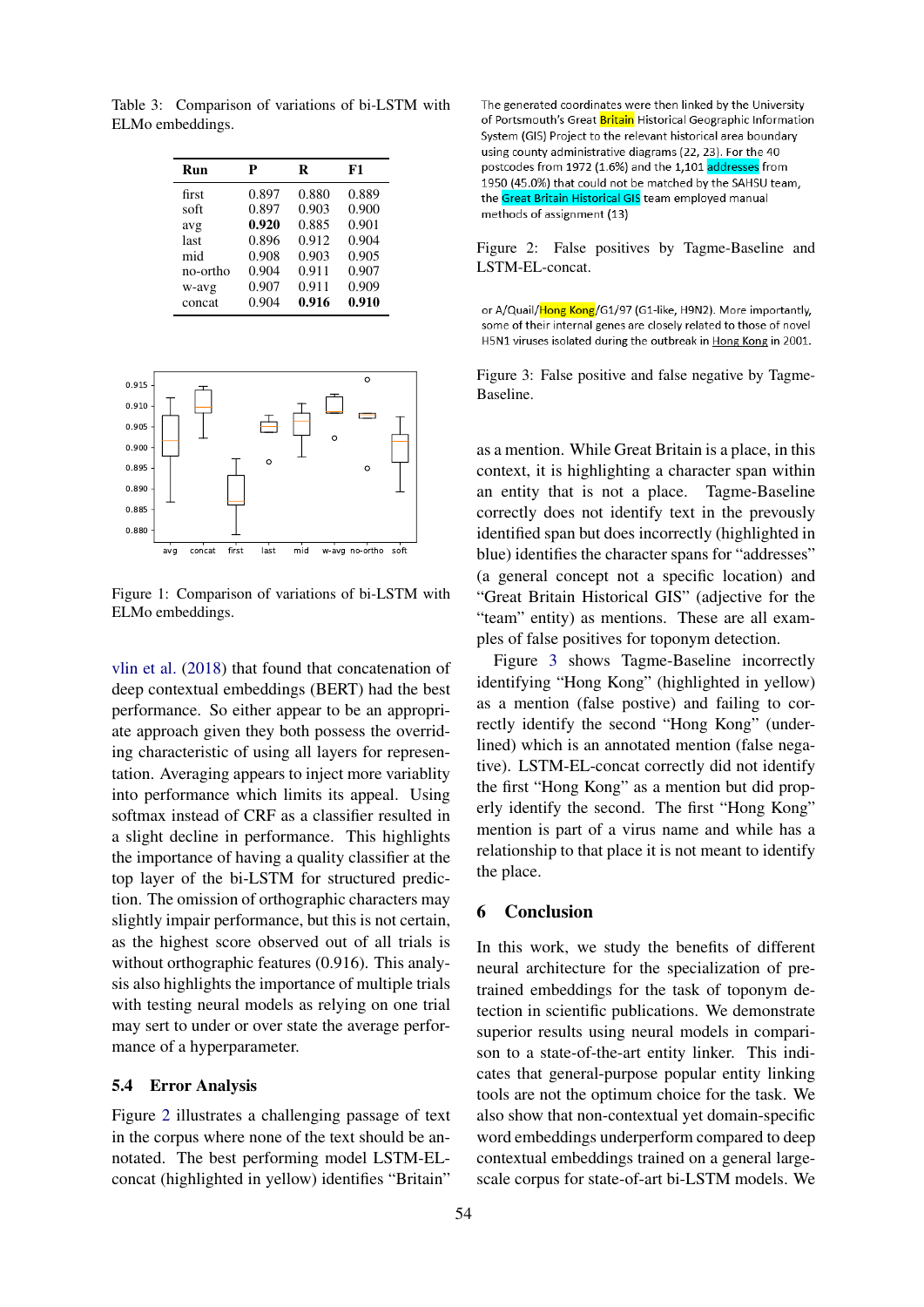believe the increase in performance due to ELMobased embeddings is due to the richer context and character structure contained in the embeddings. This richer representation did not benefit toponym detection in the CNN and MLP neural models tested and in fact the maximum result for MLP was using the domain specific non-contextual embedding vectors.

Out of all the neural architectures, the neural model with the best performance is bi-LSTM with CRF using concatenated ELMo contextual embeddings. This finding is consistent with other research using bi-LSTM with CRF that has demonstrated state of the art results for named entity recognition tasks. It is noteworthy, that the Bi-LSTM with CRF is able to extract toponym mentions using context from embeddings without relying on the presence of a gazetteer. An open question is if a gazetteer or other knowledge graph resources could be incorporated into a neural model to achieve superior performance.

Areas of future research include exploring the integration of dense, convolutional, or other neural architectures as a top layer of the bi-LSTM to enhance classification. Concatenating contextual and the non-contextual embeddings improved recall and incorporating both into future models could be an area that yield further performance gains.

#### Acknowledgements

This material is based upon work supported by the National Science Foundation under Grant No. 1846017. Any opinions, findings, and conclusions or recommendations expressed in this material are those of the author(s) and do not necessarily reflect the views of the National Science Foundation.

## References

- <span id="page-7-1"></span>2018. [Science and engineering indicators 2018.](https://www.nsf.gov/statistics/indicators/) NSB-2018-1. National Science Board, Alexandria, VA.
- <span id="page-7-11"></span>Ciprian Chelba, Tomas Mikolov, Mike Schuster, Qi Ge, Thorsten Brants, and Phillipp Koehn. 2013. [One bil](http://arxiv.org/abs/1312.3005)[lion word benchmark for measuring progress in sta](http://arxiv.org/abs/1312.3005)[tistical language modeling.](http://arxiv.org/abs/1312.3005) *CoRR*, abs/1312.3005.
- <span id="page-7-3"></span>Ronan Collobert, Jason Weston, Léon Bottou, Michael Karlen, Koray Kavukcuoglu, and Pavel P. Kuksa. 2011. Natural language processing (almost) from scratch. *Journal of Machine Learning Research*, 12:2493–2537.
- <span id="page-7-14"></span>Karen O'Connor Matthew Scotch Graciela Gonzalez Davy Weissenbacher, Arjun Magge. 2019. Semeval-2019 task 12: Toponym resolution in scientific papers. In *Proceedings of The 13th International Workshop on Semantic Evaluation*. Association for Computational Linguistics.
- <span id="page-7-10"></span>Jacob Devlin, Ming-Wei Chang, Kenton Lee, and Kristina Toutanova. 2018. [BERT: pre-training of](http://arxiv.org/abs/1810.04805) [deep bidirectional transformers for language under](http://arxiv.org/abs/1810.04805)[standing.](http://arxiv.org/abs/1810.04805) *CoRR*, abs/1810.04805.
- <span id="page-7-13"></span>Paolo Ferragina and Ugo Scaiella. 2010. [Tagme:](https://doi.org/10.1145/1871437.1871689) [On-the-fly annotation of short text fragments \(by](https://doi.org/10.1145/1871437.1871689) [wikipedia entities\).](https://doi.org/10.1145/1871437.1871689) In *Proceedings of the 19th ACM International Conference on Information and Knowledge Management*, CIKM '10, pages 1625– 1628, New York, NY, USA. ACM.
- <span id="page-7-2"></span>Milan Gritta, Mohammad Taher Pilehvar, Nut Limsopatham, and Nigel Collier. 2018. [What's miss](https://doi.org/10.1007/s10579-017-9385-8)[ing in geographical parsing?](https://doi.org/10.1007/s10579-017-9385-8) *Lang. Resour. Eval.*, 52(2):603–623.
- <span id="page-7-9"></span>Zhiheng Huang, Wei Xu, and Kai Yu. 2015. Bidirectional lstm-crf models for sequence tagging. *CoRR*, abs/1508.01991.
- <span id="page-7-8"></span>John D. Lafferty, Andrew McCallum, and Fernando C. N. Pereira. 2001. Conditional random fields: Probabilistic models for segmenting and labeling sequence data. In *Proceedings of the Eighteenth International Conference on Machine Learning*, ICML '01, pages 282–289.
- <span id="page-7-12"></span>Guillaume Lample, Miguel Ballesteros, Sandeep Subramanian, Kazuya Kawakami, and Chris Dyer. 2016. [Neural architectures for named entity recognition.](http://arxiv.org/abs/1603.01360) *CoRR*, abs/1603.01360.
- <span id="page-7-0"></span>Johannes Leveling. 2015. [Tagging of temporal expres](https://doi.org/10.1145/2837689.2837701)[sions and geological features in scientific articles.](https://doi.org/10.1145/2837689.2837701) In *Proceedings of the 9th Workshop on Geographic Information Retrieval*, GIR '15, pages 6:1–6:10, New York, NY, USA. ACM.
- <span id="page-7-7"></span>Jing Li, Aixin Sun, Jianglei Han, and Chenliang Li. 2018. [A survey on deep learning for named entity](http://arxiv.org/abs/1812.09449) [recognition.](http://arxiv.org/abs/1812.09449) *CoRR*, abs/1812.09449.
- <span id="page-7-6"></span>Michael D. Lieberman, Hanan Samet, and Jagan Sankaranayananan. 2010. [Geotagging: Using prox](https://doi.org/10.1145/1722080.1722088)[imity, sibling, and prominence clues to understand](https://doi.org/10.1145/1722080.1722088) [comma groups.](https://doi.org/10.1145/1722080.1722088) In *Proceedings of the 6th Workshop on Geographic Information Retrieval*, GIR '10, pages 6:1–6:8, New York, NY, USA. ACM.
- <span id="page-7-4"></span>Arjun Magge, Matthew Scotch, Abeed Sarker, Davy Weissenbacher, and Graciela Gonzalez-Hernandez. 2018. [Deep neural networks and distant supervision](https://doi.org/10.1093/bioinformatics/bty273) [for geographic location mention extraction.](https://doi.org/10.1093/bioinformatics/bty273) *Bioinformatics*, 34(13):i565–i573.
- <span id="page-7-5"></span>Koji Matsuda, Akira Sasaki, Naoaki Okazaki, and Kentaro Inui. 2015. [Annotating geographical entities on](https://doi.org/10.3115/v1/W15-1609) [microblog text.](https://doi.org/10.3115/v1/W15-1609) In *Proceedings of The 9th Linguistic*